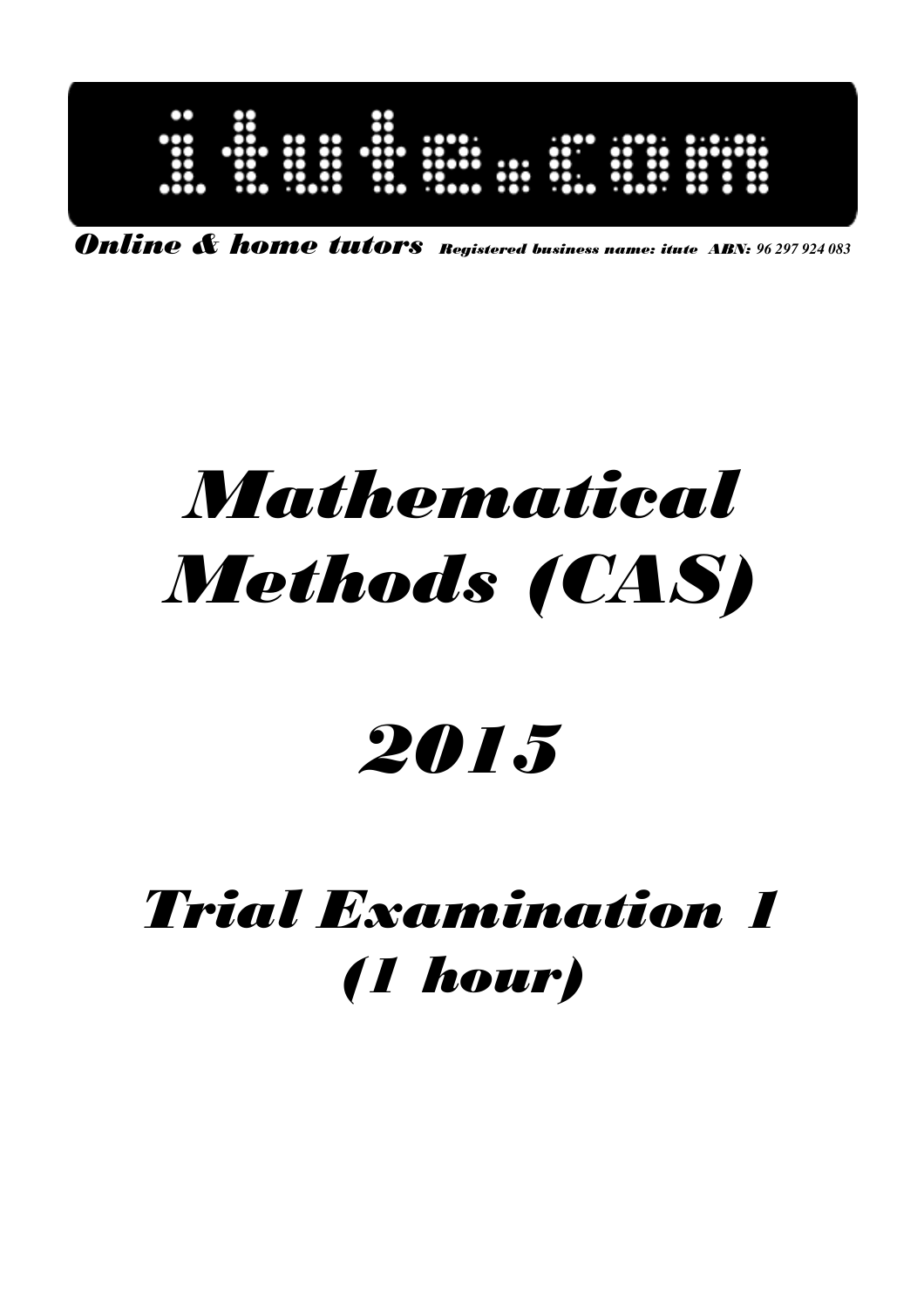#### **Instructions**

Answer **all** questions. Do **not** use CAS/calculators.

A decimal approximation will not be accepted if an **exact** answer is required to a question. In questions where more than one mark is available, appropriate working must be shown. Unless otherwise indicated, the diagrams in this exam are **not** drawn to scale.

# **Question 1**

Consider the parabolas  $y = -x^2$  and  $y = 2(x - a)^2 + b$  where  $a, b \in R \setminus \{0\}$ . The two parabolas *touch* each other

a. Find a value for each of *a* and *b* . 2 marks

b. Sketch the graph of *b* versus *a* . 2 marks

 $\ddotsc$  $\sim$  $\dddot{a}$ ۰  $\frac{1}{2}$  $\overline{\mathbf{0}}$ 5 ų  $\ddotsc$  $\cdots$ .:............  $\cdots$  $\cdots$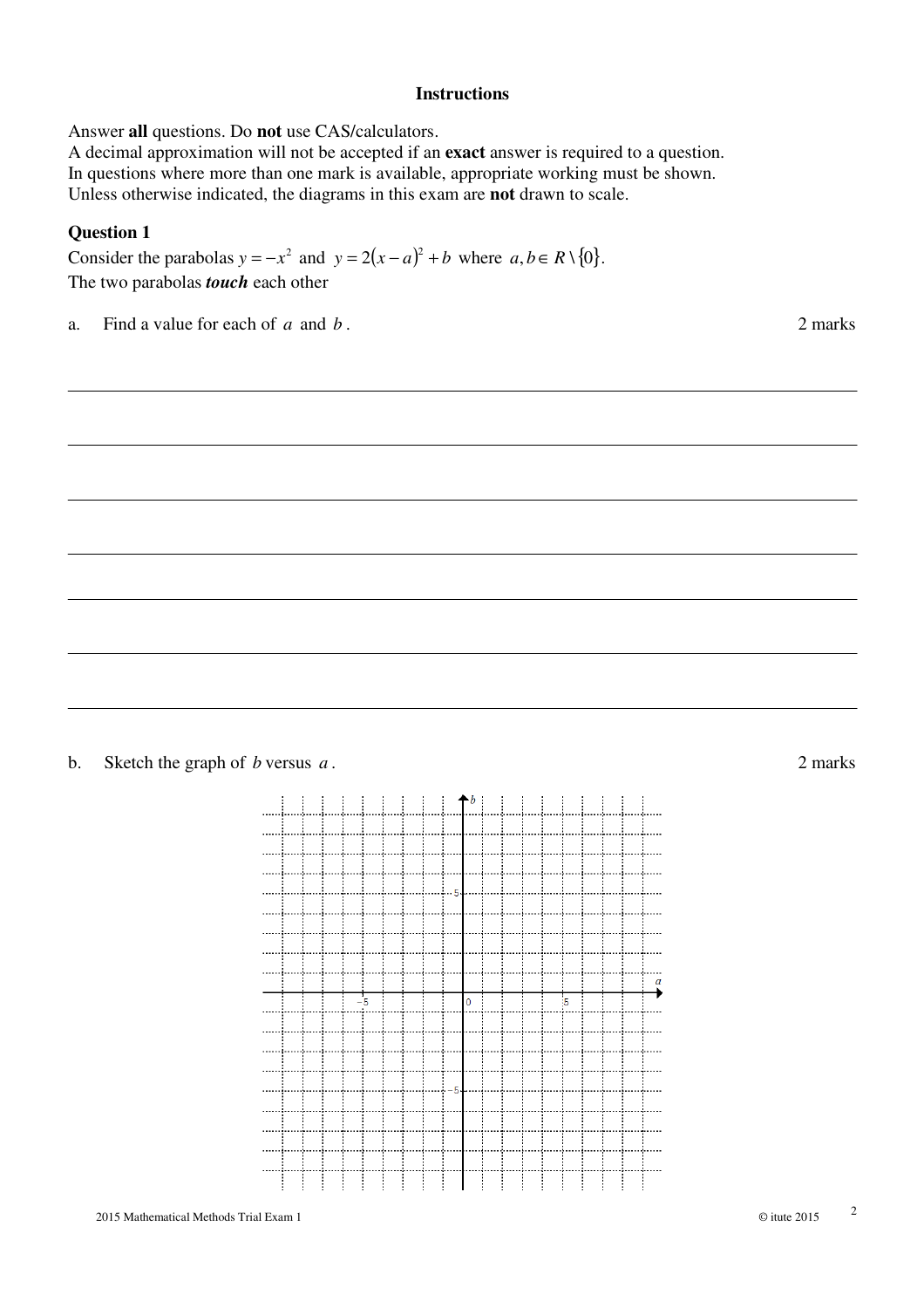a. The graph of  $y = \frac{1}{\cdot} + 1$ 1  $\frac{1}{1}$ + + = *x*  $y = \frac{1}{x} + 1$  is reflected in the line  $y = x$ , followed by a translation of 2 units in the negative *x* - direction and then a translation of 2 units in the positive *y* - direction. Find the equation of the resulting graph. 2 marks 2 marks

Given  $h: D \to R$ ,  $h(x) = \sqrt{\frac{1}{x^2} + 1}$ 1  $\frac{1}{2}$ + + = *x*  $h(x) = \sqrt{\frac{1}{x}} + 1$  and  $g: a \neq 0$ J  $\left(a,\frac{5\pi}{6}\right)$ l ſ 6  $\therefore (a, \frac{5\pi}{6}) \rightarrow R$ ,  $g(x) = 2\sin x$ , where *D* is the maximal domain of function  $h$ , and  $a \in R$ .

b. Find  $D$ , the maximal domain of function  $h$ . 2 marks

c. Find the minimum value of *a* such that  $h \circ g$  is defined. 2 marks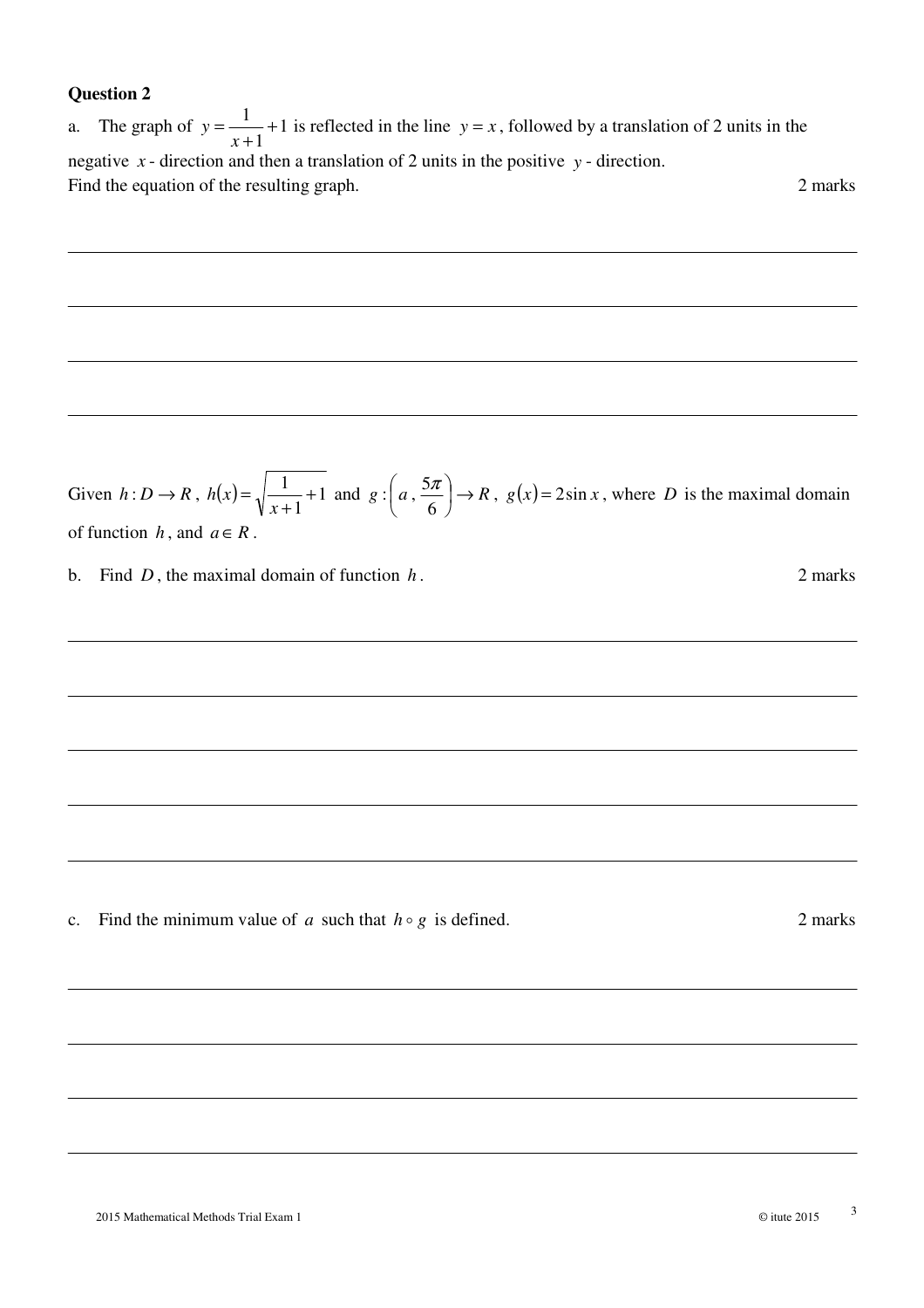Consider the function  $f(x)$ *e*  $f(x) = e^{-x} - \frac{x}{x}$ , given  $e \approx 2.7$ .

a. Use the method of addition of ordinates to sketch the graph of  $y = f(x)$ . Show the coordinates of the axis-intercepts. 3 marks

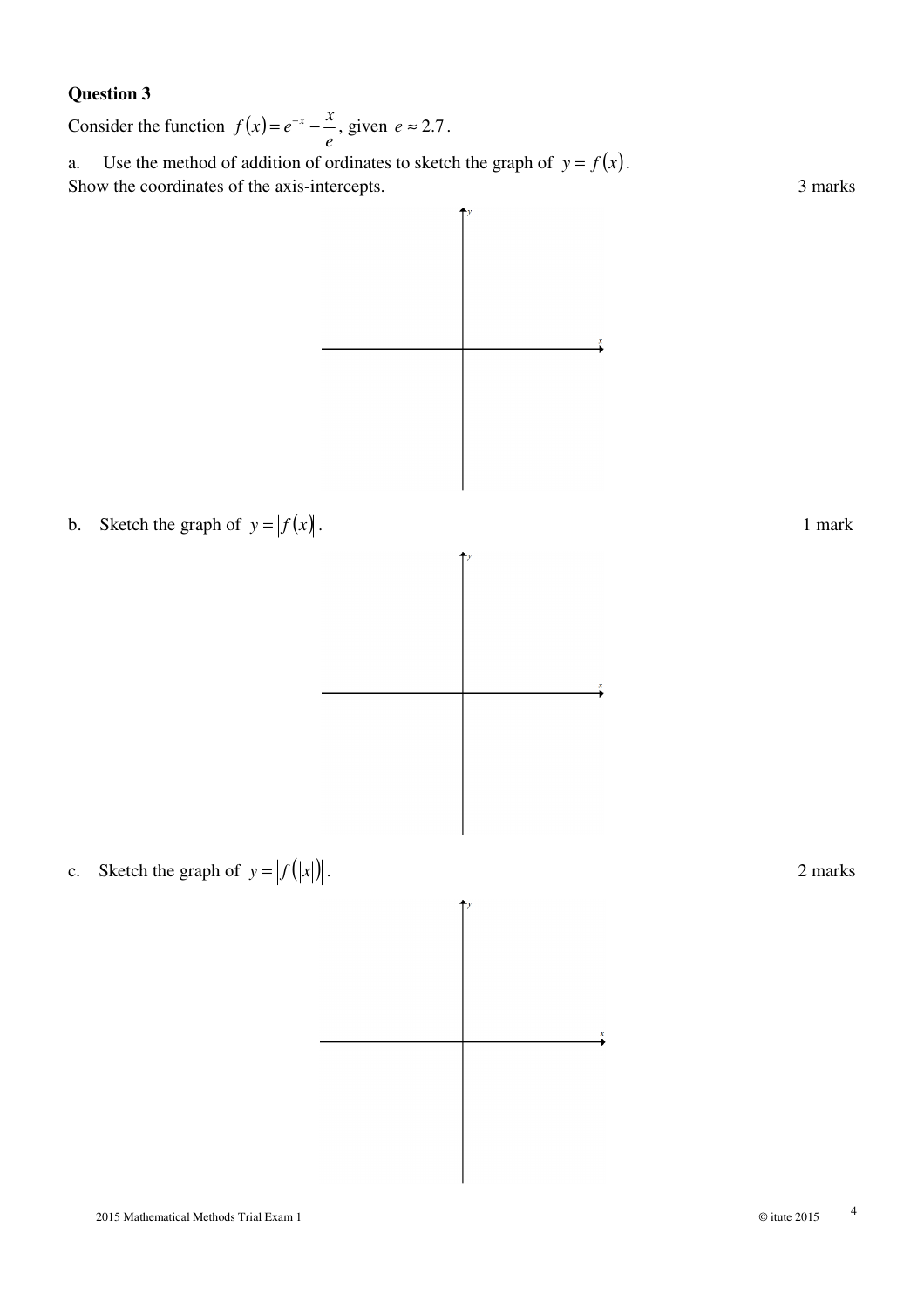|    | Consider the graphs of $y = \sqrt{x-1}$ and $y = \sqrt{2x+2} - 2$ . $\frac{x}{a} + \frac{y}{b} = 1$ is common tangent to the two graphs. |         |
|----|------------------------------------------------------------------------------------------------------------------------------------------|---------|
| a. | Find the coordinates of the intersection(s) of the two curves.                                                                           | 3 marks |
|    |                                                                                                                                          |         |
|    |                                                                                                                                          |         |
|    |                                                                                                                                          |         |
|    |                                                                                                                                          |         |
|    |                                                                                                                                          |         |
|    | b. Find the value(s) of $a$ and the corresponding value(s) of $b$ .                                                                      | 2 marks |
|    |                                                                                                                                          |         |
|    |                                                                                                                                          |         |
|    |                                                                                                                                          |         |
|    | <b>Question 5</b>                                                                                                                        |         |
|    | Consider $f(x) = 2\log_{10}(2x-1) - \log_{10}(x+1)$ .                                                                                    |         |
| a. | State the domain of the function.                                                                                                        | 1 mark  |
| b. | Write down the equation(s) of the asymptote(s).                                                                                          | 1 mark  |
|    |                                                                                                                                          |         |
| c. | Find the coordinates of the x-intercept(s) of the graph of $y = f(x)$ .                                                                  | 2 marks |
|    |                                                                                                                                          |         |
|    |                                                                                                                                          |         |
|    |                                                                                                                                          |         |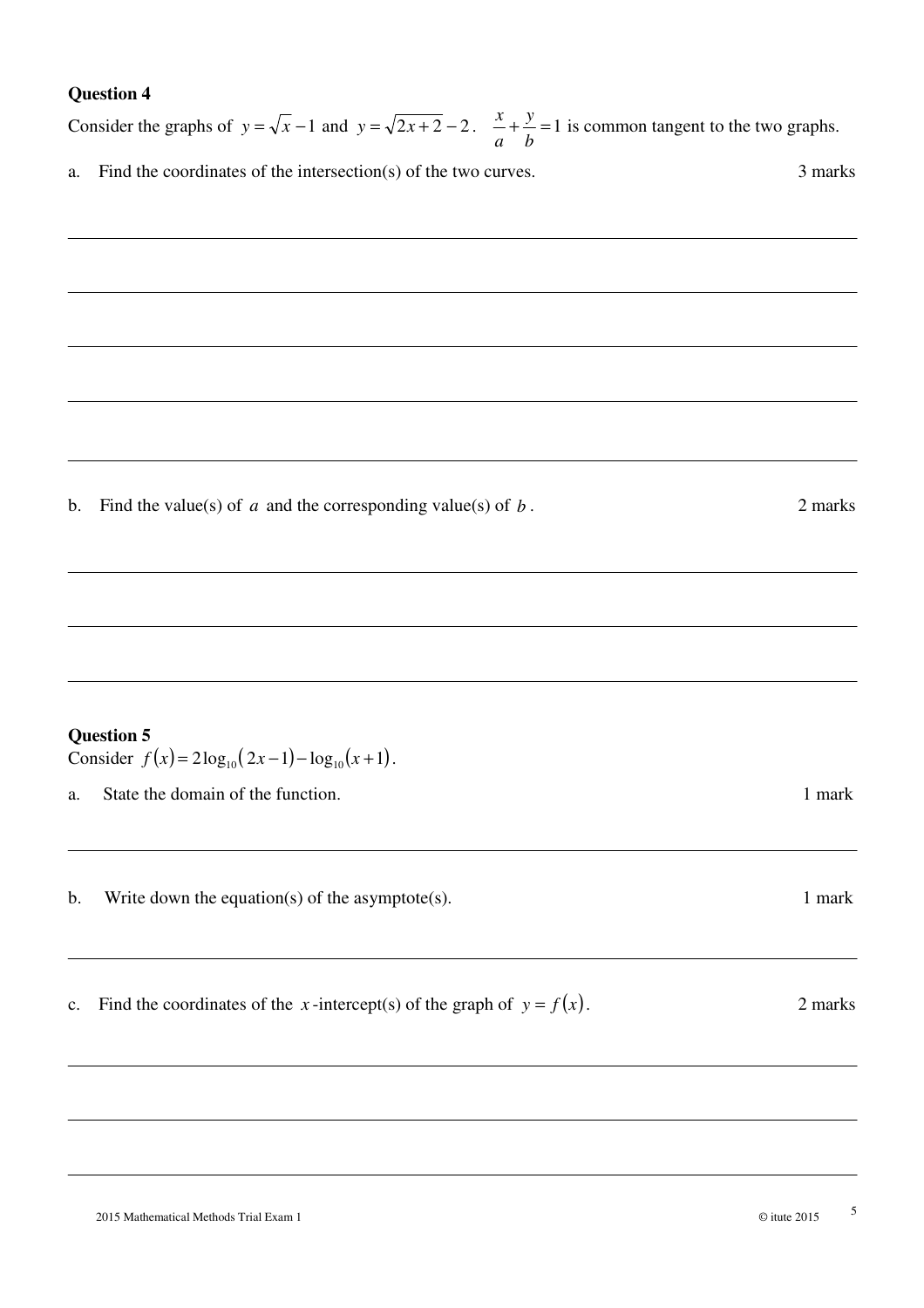Use  $f(a+h) \approx f(a) + hf'(a)$  to estimate the value of sin 46°. Leave your answer in terms of  $\pi$  and surds. 3 marks

# **Question 7**

a. Given  $y = e^x(\sin x - \cos x)$ , show that  $\frac{dy}{dx} = 2e^x \sin x$ *dx*  $\frac{dy}{dx} = 2e^x \sin x$ . 1 mark

b. Use the result in part a to find  $\int_a^3$ 0  $e^x$  sin *x dx* 

π

. 2 marks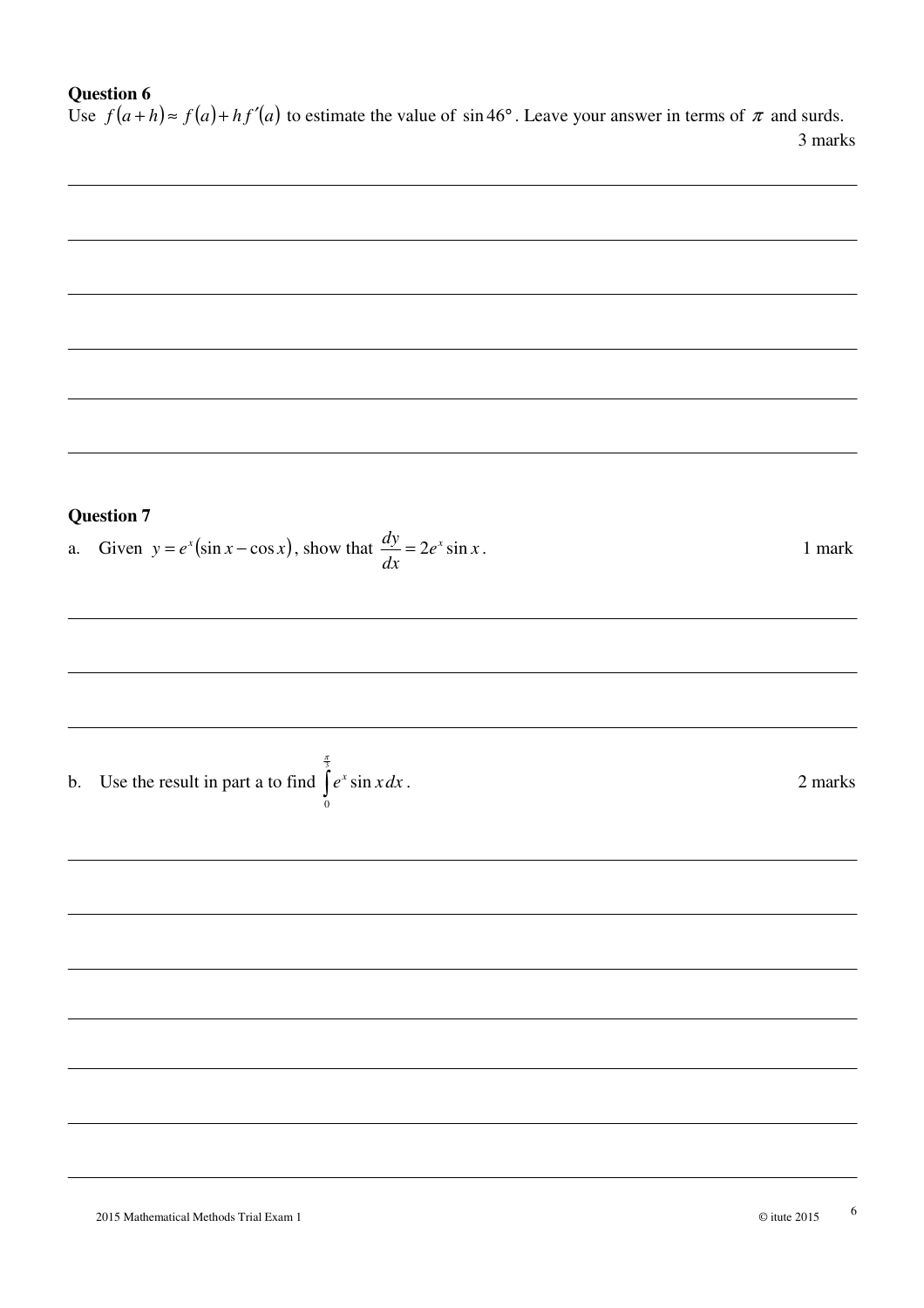a. Write down the equation of the inverse of  $y = (x-1)^2 + 1$ . Express *y* in terms of *x*. 1 mark

b. Find the area of the region bounded by the line  $x = 2$  and the inverse of  $y = (x-1)^2 + 1$ . 2 marks

#### **Question 9**

There are only two routes for a student to travel to school, Route A or Route B. The two routes are equally likely to be chosen by the student to travel to school. The student goes to school five days a week.

The probability that the student travels to school by Route A on *n* days or more in a week is 16  $\frac{13}{16}$ , where

 $n \in \{1, 2, 3, 4, 5\}.$ Find the probability that the student travels to school by Route B on *n* days or less in a week.

2 marks